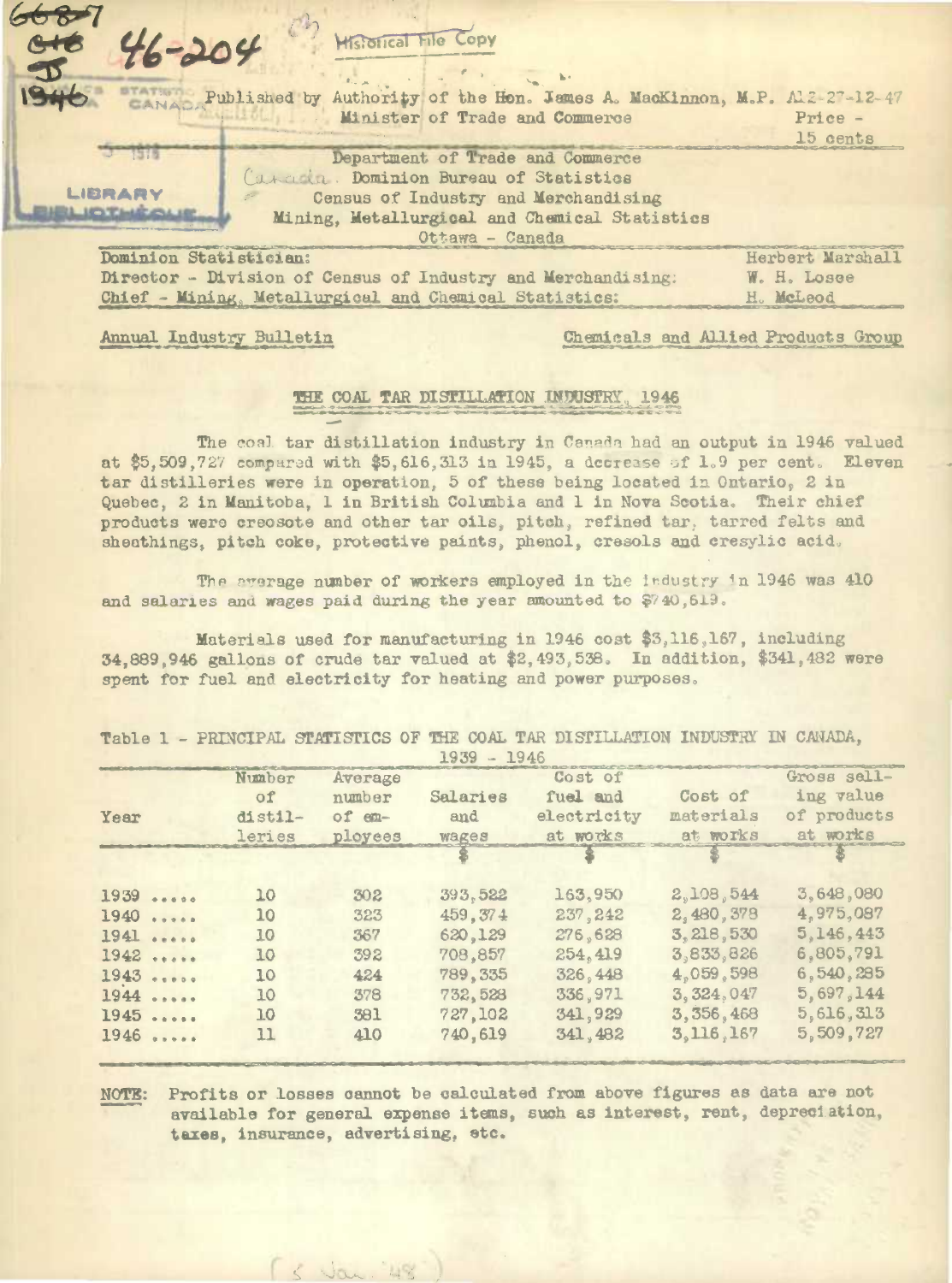Coal Tar Distillation

|                   |      |          |      | Nimber of Employees                                    |              |          |          | TOTAL           |
|-------------------|------|----------|------|--------------------------------------------------------|--------------|----------|----------|-----------------|
| Year              | On.  | Salaries |      | On Wages                                               |              | Salaries | Wages    | <b>SALARIES</b> |
|                   | Male | Female   | Malo | Femala                                                 | <b>TOTAL</b> |          |          | and WAGES       |
|                   |      |          |      |                                                        |              |          | \$       |                 |
| 1939<br>0.0000    | 34   | 8        | 260  | 0.93                                                   | 302          | 112,106  | 281,416  | 393,522         |
| 1940<br>0.0.0.0.0 | 34   | 9        | 280  | $\circ \circ \circ$                                    | 323          | 119,714  | 339,660  | 459, 374        |
| 1941              | 65   | 16       | 286  | $\begin{array}{c c} \circ & \circ & \circ \end{array}$ | 367          | 235, 152 | 386,977  | 620,129         |
| 1942              | 74   | 21       | 297  | 5.3.3                                                  | 392          | 258,818  | 450,039  | 708,857         |
| 1943              | 77   | 23       | 314  | 10                                                     | 424          | 254, 427 | 534,908  | 789,335         |
| 1944              | 68   | 18       | 273  | 19                                                     | 378          | 230, 366 | 502,162  | 732,523         |
| 1945              | 72   | 15       | 279  | 15                                                     | 381          | 226, 362 | 500,740  | 727,102         |
| 1946<br>$0.03883$ | 64   | 22       | 315  | $\overline{9}$                                         | 410          | 207,022  | 533, 597 | 740,619         |

 $-2-$ 

ROGEN

| Table 2 - | - EMPLOYEES. SALARIES AND WAGES. 1939-1946 |  |  |  |  |
|-----------|--------------------------------------------|--|--|--|--|
|-----------|--------------------------------------------|--|--|--|--|

Table 3 - NUMBER OF WAGE-EARNERS, BY MONTHS, 1945 and 1946 (Number on payroll on the last work day of each month!

| Month                      |      | 5      |       |      | 9<br>4<br>6    |        |
|----------------------------|------|--------|-------|------|----------------|--------|
|                            | Mala | Femala | Total | Male | Female         | Tot.al |
|                            |      |        |       |      |                |        |
| January                    | 274  | 14     | 288   | 310  | 10             | 320    |
| February                   | 266  | 13     | 279   | 319  | 10             | 329    |
| March<br>                  | 283  | 15     | 298   | 338  | 11             | 349    |
| April<br>                  | 270  | 19     | 289   | 341  | $\overline{9}$ | 350    |
| May<br>                    | 268  | 18     | 286   | 324  | 9              | 333    |
| June<br><b>ANNONSAGOOO</b> | 268  | 16     | 284   | 311  | 9              | 320    |
| July                       | 267  | 15     | 282   | 321  | 9              | 330    |
| August                     | 273  | 14     | 287   | 314  | 8              | 322    |
| September                  | 283  | 14     | 297   | 288  |                | 295    |
| October                    | 303  | 13     | 316   | 308  | "              | 315    |
| November<br>               | 303  | 6      | 309   | 301  | 5              | 306    |
| December<br>0.0200000      | 287  |        | 293   | 301  | 5              | 306    |
| AVERAGE<br>0.000           | 279  | 15     | 294   | 315  | $\overline{9}$ | 324    |

Table 4 - FUEL AND ELECTRICITY USED, 1945 and 1946

|                                   |                            | 9                                          |                  | 9                                                            |                  |
|-----------------------------------|----------------------------|--------------------------------------------|------------------|--------------------------------------------------------------|------------------|
| Kind                              | Unit of<br>measure         | Quantity                                   | Cost at<br>works | Quantity                                                     | Cost at<br>works |
|                                   |                            |                                            |                  |                                                              | $\bullet$        |
| Anthracite coal                   | ton                        | 1,525                                      | 12,239           | 3,064                                                        | 25,041           |
| Bituminous coal - Canadian.       | ton                        | 7,119                                      | 55, 524          | 6,240                                                        | 50,505           |
| Imported.                         | ton                        | 17,479                                     | 147,277          | 12,545                                                       | 95,285           |
| Lignite coal                      | ton                        | 166                                        | 746              | 202                                                          | 951              |
| Coke                              | ton                        | 52                                         | 568              | 94                                                           | 833              |
| Gasoline                          | Imp.gal.                   | 7,080                                      | 2,705            | 13,039                                                       | 4,452            |
| Fuel oil <i>estadoralestrance</i> | Imp.gal.                   | 467,694                                    | 35,795           | 1,179,015                                                    | 86,934           |
| Kerosene or coal oil              | Imp.gal.                   | 2,039                                      | 543              | 34,813                                                       | 3,056            |
| Wood                              | cord                       | 484                                        | 1,688            | 634                                                          | 2,891            |
| Gas - Manufactured                | M cu.ft.                   | 0.0.0                                      | 0.30             | 27,710                                                       | 22,201           |
| Other fuel (chiefly tar and       |                            |                                            |                  |                                                              |                  |
| heavy creosote)                   | 0.08                       | $0 - 0 - 0$                                | 61,930           | $\begin{array}{ccc}\n\bullet & \bullet & \circ\n\end{array}$ | 24,924           |
| Electricity - purchased           | $K_c$ W <sub>o</sub> $H_o$ | 3, 234, 731                                | 24,874           | 3,562,390                                                    | 24,409           |
| TOTAL                             | $0 + b$                    | $\begin{array}{ccc} 0 & 0 & 0 \end{array}$ | 341,929          | 0.0.0                                                        | 341,482          |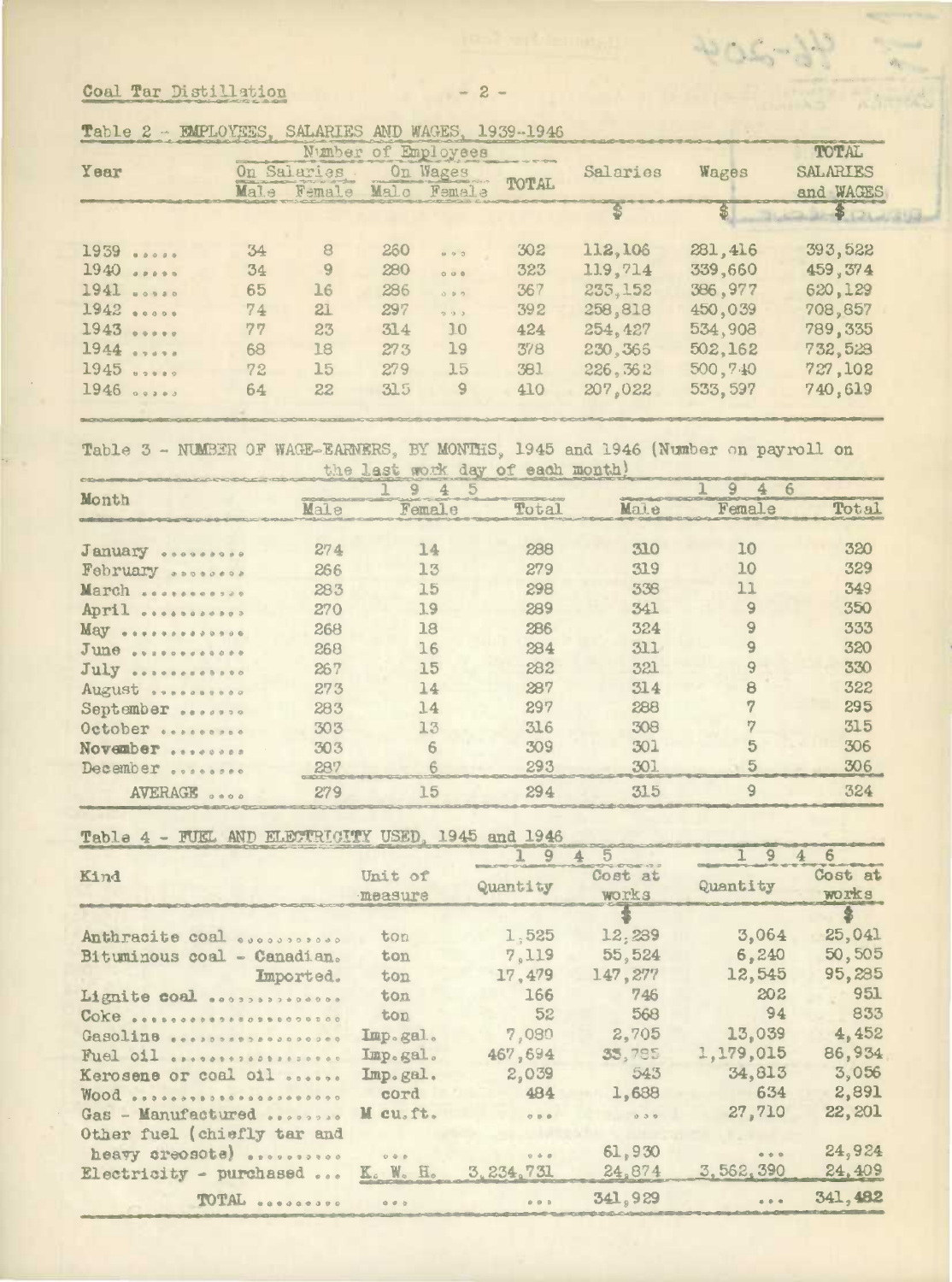## Coal Tar Distillation

Table 5 - POWER EQUIPMENT. 1945 and 1946

|                                  |                | Ordinarily in Use |                | In Reserve or Idle   |
|----------------------------------|----------------|-------------------|----------------|----------------------|
|                                  | Number         | Total rated       | Number         | Total rated          |
|                                  | of units       | horse power       |                | of units horse power |
|                                  |                |                   |                |                      |
| 1945                             |                |                   |                |                      |
| Steam engines                    | 1              | 12                | $\mathbf{2}$   | 30                   |
| Steam turbines                   | $\overline{c}$ | 21                | 0.000          | 0.0.0                |
| Gasoline, gas and oil engines    | 12             | 150               |                | 75                   |
| Electric motors run by purchased |                |                   |                |                      |
| <b>DOWER</b>                     | 82             | 568               | 17             | 319                  |
| TOTAL                            | 97             | 751               | 20             | 424                  |
| Stationary power boilers         | 13             | 1,206             | $\overline{4}$ | 315                  |
| $1946$                           |                |                   |                |                      |
|                                  |                |                   | $\mathbb{R}$   | 30                   |
| Steam engines                    | $\mathfrak{B}$ | 33                |                |                      |
| Steam turbines                   | A              | $0.0 - 0.$        | 0.0.0          | $-0.001$<br>75       |
| Gasoline, gas and oil engines    | 12             | 150               |                |                      |
| Electric motors run by purchased |                | 634               | 17             | 95                   |
| DOWER                            | 91             |                   |                |                      |
| TOTAL                            | 106            | 817               | 20             | 200                  |
| Stationary power boilers         | 12             | 1,142             | $\overline{4}$ | 315                  |

## Table 6 - MATERIALS USED, 1945 and 1946

| Material                          | Quantity             | Cost at<br>works     | Quantity             | Cost at<br>works     |
|-----------------------------------|----------------------|----------------------|----------------------|----------------------|
|                                   |                      |                      |                      |                      |
| Crude tar  Imp.gal.               | 38,034,109 2,709,421 |                      | 34,889,946 2,493,538 |                      |
| All other materials<br>$0.9 - 0.$ | $\frac{1}{2}$        | 647,047              | 0.001                | 622,629              |
| TOTAL<br>$0.0 - 0.1$              |                      | $\cdots$ 3, 356, 468 |                      | $\ldots$ 3, 116, 167 |

Table 7 - PRODUCTS MADE, 1945 and 1946

|                         |                            | 9                     | $4\quad5$          | 9                       |           |
|-------------------------|----------------------------|-----------------------|--------------------|-------------------------|-----------|
|                         |                            |                       | Selling            |                         | Selling   |
| Product                 |                            | Quantity              | value at           | Quantity                | value at  |
|                         |                            |                       | works              |                         | works     |
|                         |                            |                       |                    |                         |           |
| Refined tar             | Imp.gal.                   | 10, 477, 777 980, 635 |                    | 5, 234, 788             | 562,172   |
| Pitch                   | tons                       | 68,144                | 1,208,070          | 85,018                  | 1,511,706 |
| Creosote oils           | Imp.gal.                   | 10, 244, 257          | 1,674,056          | 10,234,997              | 1,718,888 |
| All other products (x). | 0.0.0                      | 0.0.8                 | 1,753,552          | 0.0.0                   | 1,716,961 |
| TOTAL                   | $\alpha = \alpha - \alpha$ |                       | $\ldots$ 5,616,313 | $\bullet\bullet\bullet$ | 5,509,727 |

(x) Includes coal tar paints, cements and disinfectants; asphalt cements, asphalt saturant, pitch coke, naphthalene, phenol, cresol, orthocresol, meta paracresol, cresylic acid, phthalic anhydride, dibutyl phthalate, etc.